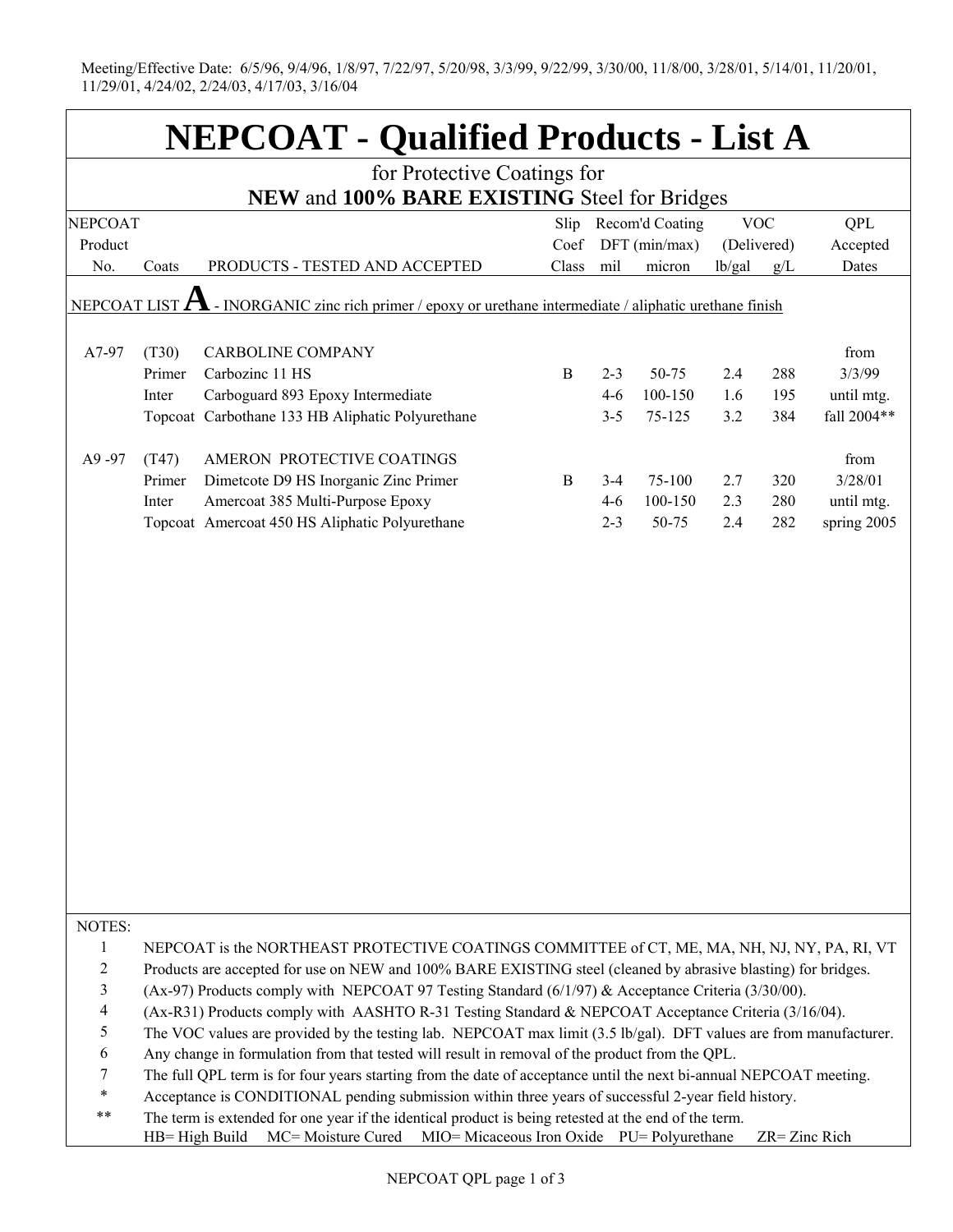Meeting/Effective Date: 6/5/96, 9/4/96, 1/8/97, 7/22/97, 5/20/98, 3/3/99, 9/22/99, 3/30/00, 11/8/00, 3/28/01, 5/14/01, 11/20/01, 11/29/01, 4/24/02, 2/24/03, 4/17/03, 3/16/04

| <b>NEPCOAT - Qualified Products - List B</b> |                                                                                                                                                                                                             |                                                                                                                    |       |                 |               |            |             |             |  |
|----------------------------------------------|-------------------------------------------------------------------------------------------------------------------------------------------------------------------------------------------------------------|--------------------------------------------------------------------------------------------------------------------|-------|-----------------|---------------|------------|-------------|-------------|--|
| for Protective Coatings for                  |                                                                                                                                                                                                             |                                                                                                                    |       |                 |               |            |             |             |  |
|                                              | NEW and 100% BARE EXISTING Steel for Bridges                                                                                                                                                                |                                                                                                                    |       |                 |               |            |             |             |  |
| <b>NEPCOAT</b>                               |                                                                                                                                                                                                             |                                                                                                                    | Slip  | Recom'd Coating |               | <b>VOC</b> |             | QPL         |  |
| Product                                      |                                                                                                                                                                                                             |                                                                                                                    | Coef  |                 | DFT (min/max) |            | (Delivered) | Accepted    |  |
| No.                                          | Coats                                                                                                                                                                                                       | PRODUCTS - TESTED AND ACCEPTED                                                                                     | Class | mil             | micron        | lb/gal     | g/L         | Dates       |  |
| NEPCOATLIST $\bf{B}$                         |                                                                                                                                                                                                             | - ORGANIC zinc rich primer / epoxy or urethane intermediate / aliphatic urethane finish                            |       |                 |               |            |             |             |  |
| B7-97                                        | (T31)                                                                                                                                                                                                       | <b>CARBOLINE COMPANY</b>                                                                                           |       |                 |               |            |             | from        |  |
|                                              | Primer                                                                                                                                                                                                      | Carbozinc 859 Zinc Rich Epoxy Primer                                                                               | B     | $3 - 5$         | 75-125        | 2.7        | 325         | 2/18/99     |  |
|                                              | Inter                                                                                                                                                                                                       | Carboguard 888 Epoxy Intermediate                                                                                  |       | $3 - 5$         | 75-125        | 2.8        | 330         | until mtg.  |  |
|                                              |                                                                                                                                                                                                             | Topcoat Carbothane 133 HB Aliphatic Polyurethane                                                                   |       | $3 - 5$         | 75-125        | 3.2        | 384         | fall 2004** |  |
| $B9-97*$                                     | (T45)                                                                                                                                                                                                       | <b>SHERWIN WILLIAMS</b>                                                                                            |       |                 |               |            |             | from        |  |
|                                              | Primer                                                                                                                                                                                                      | Zinc Clad III HS                                                                                                   | B     | $3 - 5$         | 75-125        | 2.8        | 330         | 3/28/01     |  |
|                                              | Inter                                                                                                                                                                                                       | Macropoxy 646                                                                                                      |       | $5 - 10$        | 125-250       | 1.9        | 230         | until mtg.  |  |
|                                              |                                                                                                                                                                                                             | Topcoat Acrolon 218 Acrylic                                                                                        |       | $3 - 6$         | 75-150        | 3.3        | 400         | fall 2004   |  |
| $B10-97*$                                    | (T49)                                                                                                                                                                                                       | M.A.B. INDUSTRIAL COATINGS                                                                                         |       |                 |               |            |             | from        |  |
|                                              | Primer                                                                                                                                                                                                      | Ply-Tile Epoxy Organic Zinc Primer                                                                                 | A     | $2.5 - 3.5$     | 63-88         | 3.5        | 420         | 3/28/01     |  |
|                                              | Inter                                                                                                                                                                                                       | Ply-Mastic Epoxy                                                                                                   |       | $5 - 7$         | 125-175       | 1.3        | 150         | until mtg.  |  |
|                                              |                                                                                                                                                                                                             | Topcoat Ply-Thane 890 HS                                                                                           |       | $2 - 6$         | 50-150        | 2.6        | 310         | fall 2004   |  |
| B12-R31                                      |                                                                                                                                                                                                             | (02-02) WASSER PROTECTIVE COATINGS                                                                                 |       |                 |               |            |             | from        |  |
|                                              | Primer                                                                                                                                                                                                      | MC-Zinc                                                                                                            | B     | $3 - 5$         | $75 - 125$    | 2.9        | 353         | 3/16/04     |  |
|                                              | Inter                                                                                                                                                                                                       | MC-Ferrox B                                                                                                        |       | $3 - 5$         | 75-125        | 3.2        | 378         | until mtg.  |  |
|                                              |                                                                                                                                                                                                             | Topcoat MC-Ferrox A                                                                                                |       | $2 - 4$         | 50-100        | 3.4        | 412         | fall 2004   |  |
|                                              |                                                                                                                                                                                                             |                                                                                                                    |       |                 |               |            |             |             |  |
| NOTES:                                       |                                                                                                                                                                                                             |                                                                                                                    |       |                 |               |            |             |             |  |
| 1                                            |                                                                                                                                                                                                             | NEPCOAT is the NORTHEAST PROTECTIVE COATINGS COMMITTEE of CT, ME, MA, NH, NJ, NY, PA, RI, VT                       |       |                 |               |            |             |             |  |
| $\overline{c}$                               |                                                                                                                                                                                                             | Products are accepted for use on NEW and 100% BARE EXISTING steel (cleaned by abrasive blasting) for bridges.      |       |                 |               |            |             |             |  |
| $\mathfrak{Z}$                               |                                                                                                                                                                                                             | (Bx-97) Products comply with NEPCOAT 97 Testing Standard $(6/1/97)$ & Acceptance Criteria (3/30/00).               |       |                 |               |            |             |             |  |
| $\overline{4}$                               |                                                                                                                                                                                                             | (Bx-R31) Products comply with AASHTO R-31 Testing Standard & NEPCOAT Acceptance Criteria (3/16/04).                |       |                 |               |            |             |             |  |
| 5                                            |                                                                                                                                                                                                             | The VOC values are provided by the testing lab. NEPCOAT max limit (3.5 lb/gal). DFT values are from manufacturer.  |       |                 |               |            |             |             |  |
| 6                                            |                                                                                                                                                                                                             | Any change in formulation from that tested will result in removal of the product from the QPL.                     |       |                 |               |            |             |             |  |
| 7                                            |                                                                                                                                                                                                             | The full QPL term is for four years starting from the date of acceptance until the next bi-annual NEPCOAT meeting. |       |                 |               |            |             |             |  |
| $\ast$                                       |                                                                                                                                                                                                             | Acceptance is CONDITIONAL pending submission within three years of successful 2-year field history.                |       |                 |               |            |             |             |  |
| $***$                                        | The term is extended for one year if the identical product is being retested at the end of the term.<br>HB= High Build<br>MC= Moisture Cured<br>MIO= Micaceous Iron Oxide PU= Polyurethane<br>ZR= Zinc Rich |                                                                                                                    |       |                 |               |            |             |             |  |